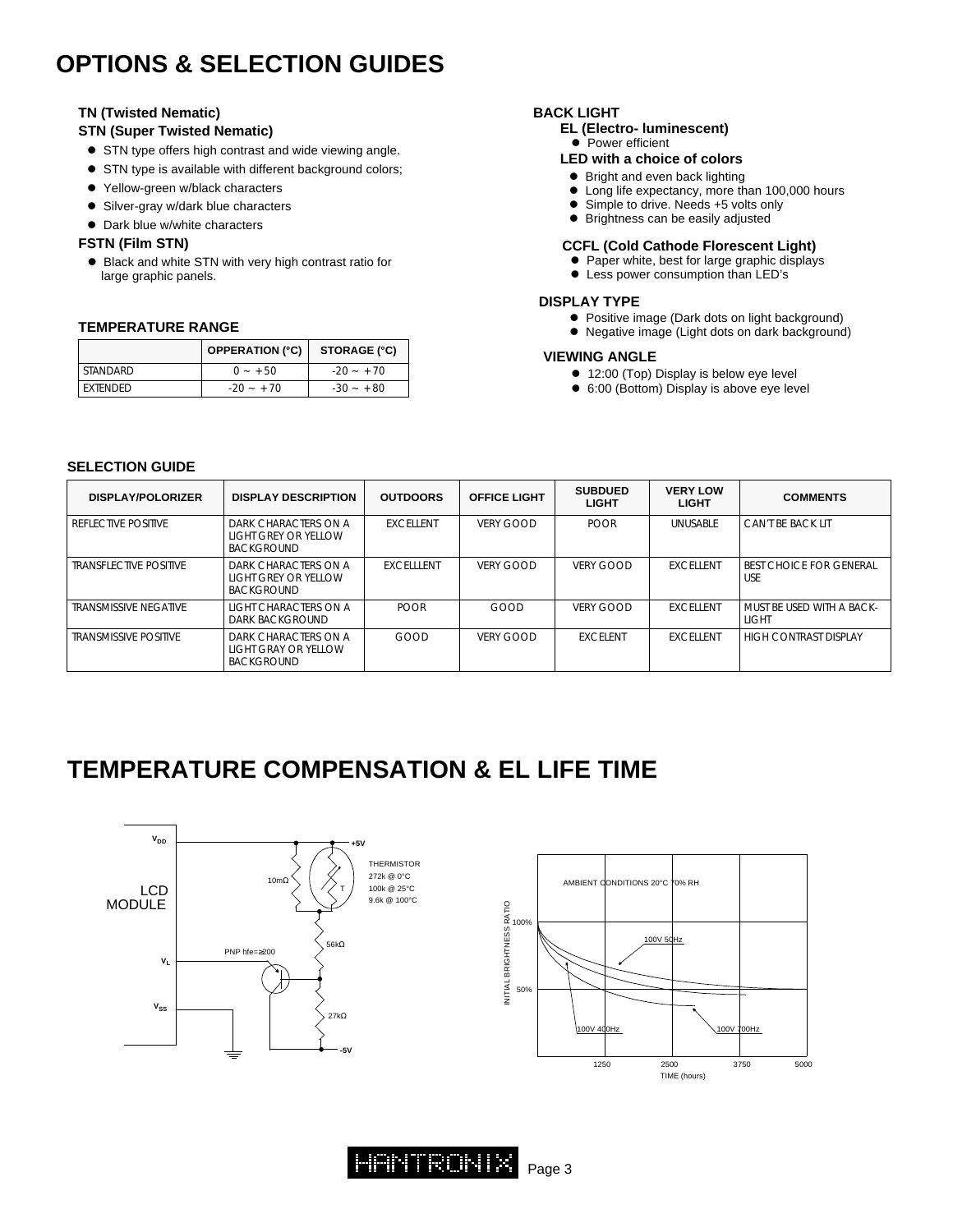# **COMMANDS FOR CHARACTER MODULES**

| Command                           |           |                                                                                                                                        |             |          | Code                                                                                                  |                   |                                                                                                                                                                                                                   |           |              |              |                                                                                                                                                                                                                                                                    | <b>Execution</b>                                                                                                                                            |
|-----------------------------------|-----------|----------------------------------------------------------------------------------------------------------------------------------------|-------------|----------|-------------------------------------------------------------------------------------------------------|-------------------|-------------------------------------------------------------------------------------------------------------------------------------------------------------------------------------------------------------------|-----------|--------------|--------------|--------------------------------------------------------------------------------------------------------------------------------------------------------------------------------------------------------------------------------------------------------------------|-------------------------------------------------------------------------------------------------------------------------------------------------------------|
|                                   | <b>RS</b> | R/W                                                                                                                                    | DB7         |          | DB6DB5                                                                                                |                   | DB4 DB3 DB2 DB1 DB0                                                                                                                                                                                               |           |              |              | <b>Description</b>                                                                                                                                                                                                                                                 | <b>Time</b>                                                                                                                                                 |
| Clear<br>Display                  | $\Omega$  | $\Omega$                                                                                                                               | $\Omega$    | 0        | 0                                                                                                     | $\Omega$          | $\Omega$                                                                                                                                                                                                          | 0         | $\Omega$     | $\mathbf{1}$ | Clears the display and returns<br>the cursor to the home position<br>(address 0).                                                                                                                                                                                  | $82\mu s - 1.64\text{ms}$                                                                                                                                   |
| Return<br>Home                    | $\Omega$  | $\Omega$                                                                                                                               | 0           | 0        | 0                                                                                                     | 0                 | 0                                                                                                                                                                                                                 | $\Omega$  | 1            |              | Returns the cursor to the home<br>position (address 0). Also returns<br>a shifted display to the home<br>position. DD RAM contents<br>remain unchanged.                                                                                                            | 40µs~1.64ms                                                                                                                                                 |
| Entry<br>Mode<br>Set              | $\Omega$  | $\Omega$                                                                                                                               | $\mathbf 0$ | $\Omega$ | $\Omega$                                                                                              | $\Omega$          | $\Omega$                                                                                                                                                                                                          | 1         | I/D          | S            | Sets the cursor move direction<br>and enables/disables the display.                                                                                                                                                                                                | $40\mu s$                                                                                                                                                   |
| Display<br>ON/OFF<br>Control      | $\Omega$  | $\Omega$                                                                                                                               | $\mathbf 0$ | $\Omega$ | $\Omega$                                                                                              | $\Omega$          | 1                                                                                                                                                                                                                 | D         | $\mathsf{C}$ | B            | Turns the display ON/OFF (D), or<br>the cursor ON/OFF (C), and blink<br>of the character at the cursor<br>position (B).                                                                                                                                            | $40\mu$ s                                                                                                                                                   |
| Cursor &<br>Display<br>Shift      | $\Omega$  | $\Omega$                                                                                                                               | $\Omega$    | $\Omega$ | $\Omega$                                                                                              | 1                 | S/C                                                                                                                                                                                                               | R/L       | $\star$      |              | Moves the cursor and shifts the<br>display without changing the DD<br>RAM contents.                                                                                                                                                                                | $40\mu s$                                                                                                                                                   |
| Function<br>Set                   | $\Omega$  | $\Omega$                                                                                                                               | 0           | 0        | 1                                                                                                     | DL                | <b>N\$</b>                                                                                                                                                                                                        | <b>RE</b> | $\star$      | #            | Sets the data width (DL), the<br>number of lines in the display (L),<br>and the character font (F).                                                                                                                                                                | $40\mu s$                                                                                                                                                   |
| Set<br><b>CG RAM</b><br>Address   | $\Omega$  | $\Omega$                                                                                                                               | $\mathbf 0$ | 1        |                                                                                                       |                   | $A_{CG}$                                                                                                                                                                                                          |           |              |              | Sets the CG RAM address, CG<br>RAM data can be read or altered<br>after making this setting.                                                                                                                                                                       | $40\mu$ s                                                                                                                                                   |
| Set<br>DD RAM<br>Address          | $\Omega$  | $\Omega$                                                                                                                               | 1           |          |                                                                                                       |                   | $A_{DD}$                                                                                                                                                                                                          |           |              |              | Sets the DD RAM address, Data<br>may be written or read after mak-<br>ing this setting.                                                                                                                                                                            | $40\mu$ s                                                                                                                                                   |
| Read Busy<br>Flag &<br>Address    | $\Omega$  | 1                                                                                                                                      | <b>BF</b>   |          |                                                                                                       |                   | <b>AC</b>                                                                                                                                                                                                         |           |              |              | Reads the BUSY flag (BF) indi-<br>cating that an internal operation<br>is being performed and reads the<br>address counter contents.                                                                                                                               | $1\mu$ s                                                                                                                                                    |
| Write Data<br>to CG or<br>DD RAM  | 1         | 0                                                                                                                                      |             |          |                                                                                                       | <b>Write Data</b> |                                                                                                                                                                                                                   |           |              |              | Writes data into DD RAM or CG<br>RAM.                                                                                                                                                                                                                              | $46\mu s$                                                                                                                                                   |
| Read Data<br>from CG or<br>DD RAM | 1         | 1                                                                                                                                      |             |          |                                                                                                       | <b>Read Data</b>  |                                                                                                                                                                                                                   |           |              |              | Reads data from DD RAM or CG<br>RAM.                                                                                                                                                                                                                               | $46\mu s$                                                                                                                                                   |
|                                   |           | $I/D = 1$ : Increment<br>S/C= 1: Display shift<br>$DL = 1: 8 bits$<br>$N = 1: 2$ lines<br>$RE = 1$ : Ext. Reg. Ena.<br>$BF = 1$ : Busy |             |          | $S = 1$ : Accompanies display shift.<br># Set to 1 on 24x4 modules<br>\$ With KS0072 is Address Mode. |                   | $I/D = 0$ : Decrement<br>$S/C = 0$ : cursor move<br>$R/L = 1$ : Shift to the right. $R/L = 0$ : Shift to the left.<br>$DL = 0$ : 4 bits<br>$N = 0$ : 1 line<br>$F = 0$ : 5 x 7 dots<br>$BF = 0$ : Can accept data |           |              |              | DD RAM: Display data RAM<br>CG RAM: Character generator<br><b>RAM</b><br><b>CG RAM Address</b><br>$A_{CG}$ :<br><b>DD RAM Address</b><br>$A_{DD}$ :<br>Corresponds to cur-<br>sor address.<br>AC:<br>Address counter<br>Used for both DD<br>and CG RAM<br>address. | <b>Execution times</b><br>are typical. If<br>transfers are<br>timed by soft-<br>ware and the<br>busy flag is not<br>used, add 10%<br>to the above<br>times. |

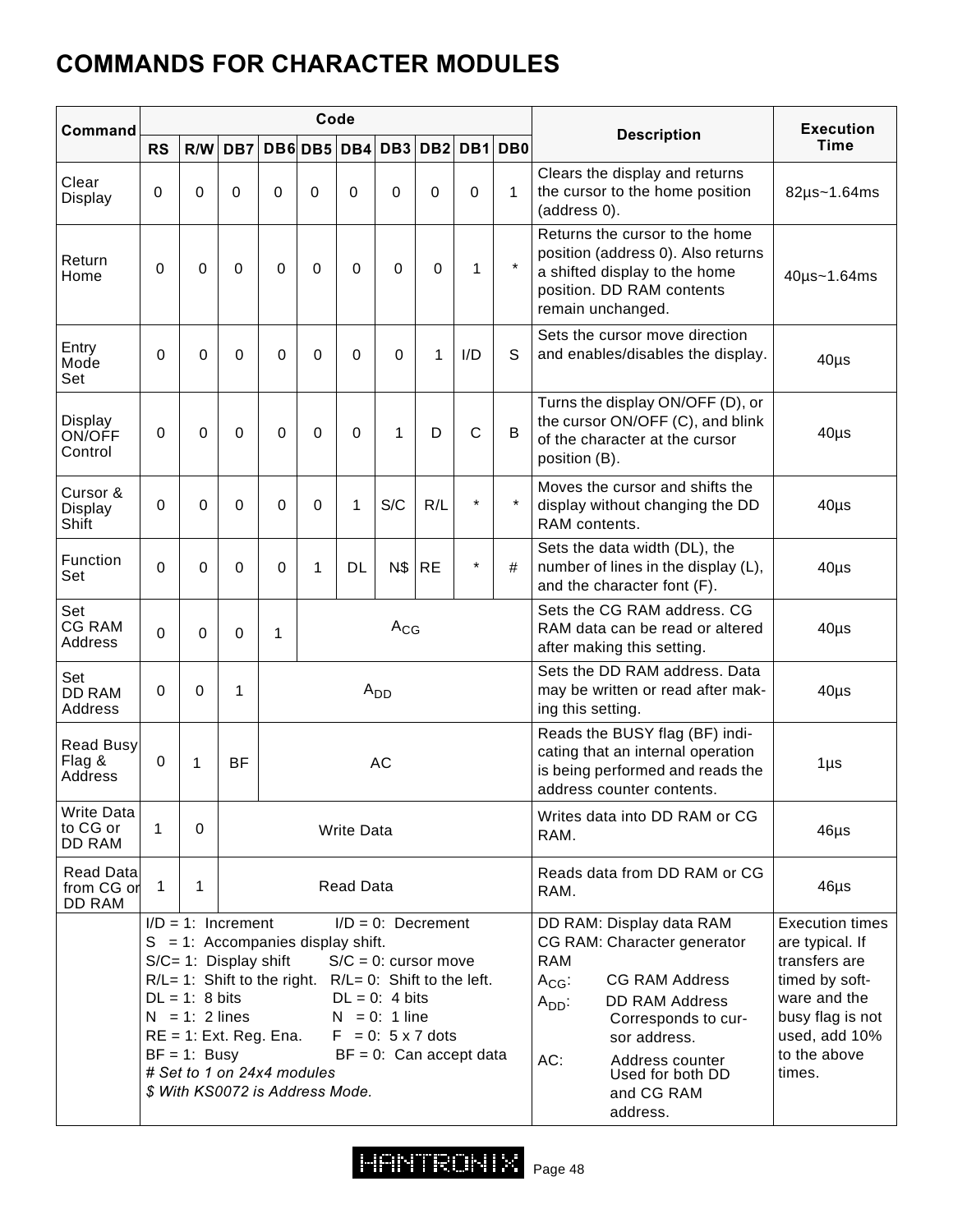### **CHARACTER MODULE INITIALIZATION**

#### **Internal Reset Circuit**

The module is automatically initialized when the power is applied. The following commands are executed during initialization. The busy flag is kept in the busy state until initialization is complete. The busy state lasts for 10 ms after  $V_{DD}$  reaches 4.5 volts.

| 1) Clear Display                    |
|-------------------------------------|
| 2) Function set                     |
| DL=18-bit data length for interface |
| N=0Single-line display              |
| F=05x7 dot matrix character font    |
| 3) Display ON/OFF Control           |
| D=0Display OFF                      |
| C=0Cursor OFF                       |
| $B=0$ Blink function OFF            |
| 4) Entry Mode Set                   |
| I/D=1Increment Mode                 |
| S=0Display shift OFF                |
|                                     |

#### NOTE:

If the following power conditions are not satisfied, the internal reset circuit does not function properly. In this case, the initialization should be executed by the series of instructions from outside the MPU (Software Initialization).

#### **Power Conditions for Internal Reset**

| <b>ITEM</b>            | <b>SYMBOL</b> | <b>MIN</b> | TYP | <b>MAX</b> | <b>UNIT</b> |
|------------------------|---------------|------------|-----|------------|-------------|
| Power Supply Rise Time | trcc          | 0.1        |     | 10         | ms          |
| Power Supply Off Time  | <b>tOFF</b>   | 1.0        |     |            | ms          |







#### **Software Initialization**



End of Initialization

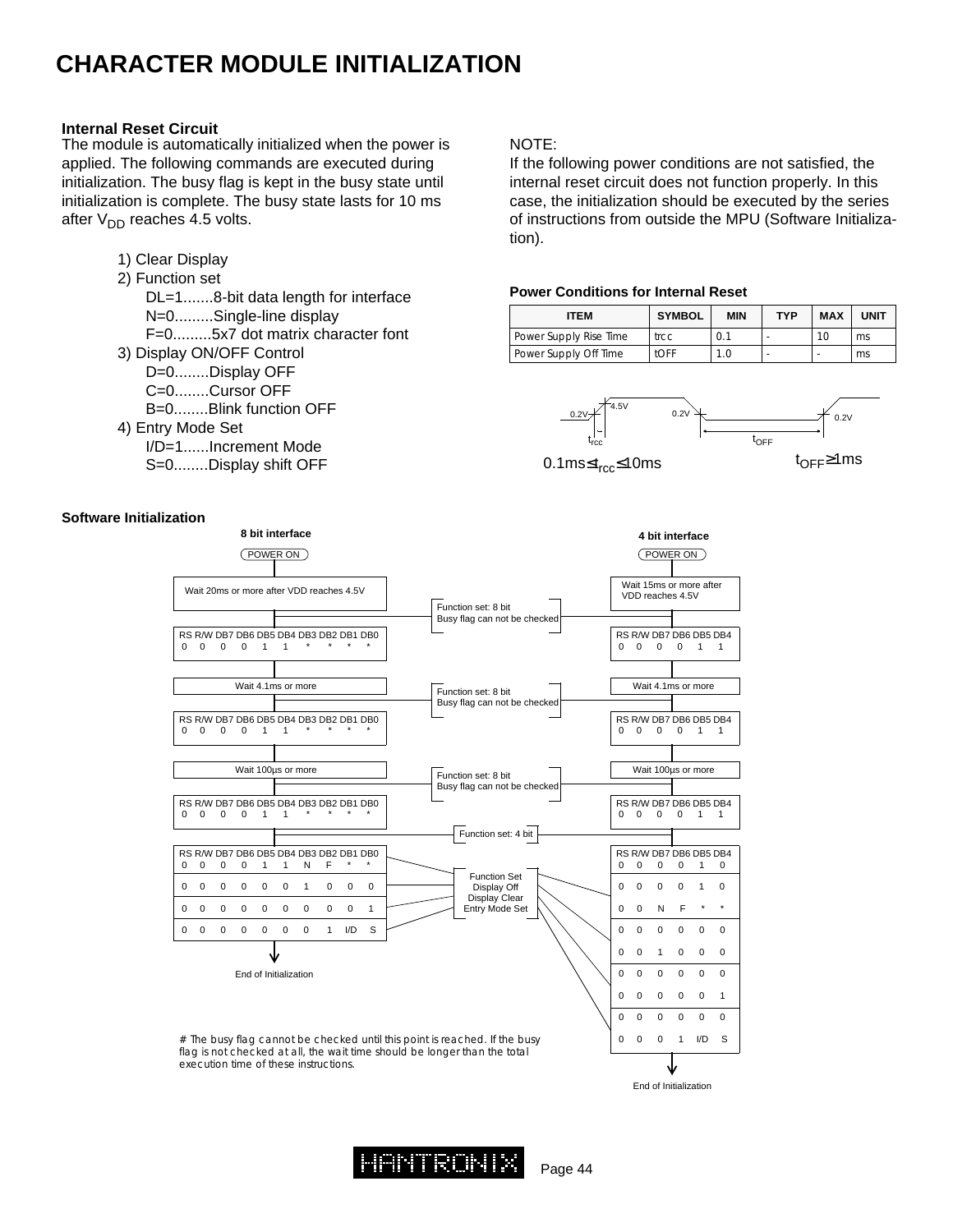### **DISPLAY CHARACTER POSITION AND CHARACTER ADDRESS**

#### 1) 8 x 1: HDM08111H-1

|            |                                       |  |  |  | <b>DISPLAY</b><br>POSITION    |
|------------|---------------------------------------|--|--|--|-------------------------------|
| FIRST LINE | 00   01   02   03   04   05   06   07 |  |  |  | $\xrightarrow{\text{DD RAM}}$ |

2) 8 x 2: HDM08216H-1, HDM08216H-3, HDM08216L-3

|                                                    |  |  | 5 6 7 |  | ורושו ש<br>POSITION |
|----------------------------------------------------|--|--|-------|--|---------------------|
| FIRST LINE   00   01   02   03   04   05   06   07 |  |  |       |  | DD RAM              |
| SECOND LINE 40   41   42   43   44   45   46   47  |  |  |       |  | ADDRESS             |

#### 3) 12 x 2: HDM12216H, HDM12216L

|                                                                              |  |  |  |  |  |  | <b>DISPLAY</b><br>2 3 4 5 6 7 8 9 10 11 12 POSITION |
|------------------------------------------------------------------------------|--|--|--|--|--|--|-----------------------------------------------------|
| FIRST LINE $ 00 01 02 03 04 05 06 07 08 09 0A 0B$                            |  |  |  |  |  |  | <b>DD RAM</b>                                       |
| SECOND LINE 40   41   42   43   44   45   46   47   48   49   4A   4B $\sim$ |  |  |  |  |  |  | ADDRESS                                             |

#### 4) 16 x 1: HDM16116H-L, HDM16116L-L

|            |  |  |  |  |  |  |  |  | <b>DISPLAY</b><br>2 3 4 5 6 7 8 9 10 11 12 13 14 15 16                             |
|------------|--|--|--|--|--|--|--|--|------------------------------------------------------------------------------------|
| FIRST LINE |  |  |  |  |  |  |  |  | $\overline{00}$ 01 02 03 04 05 06 07 08 09 0A 0B 0C 0D 0E 0F $\overline{+}$ DD RAM |

5) 16 x 1: HDM16116H-2, HDM16116L, HDM16116L-7

|                                                                     |  |  |  |  |  |  |  |  | 1 2 3 4 5 6 7 8 9 10 11 12 13 14 15 16 $\leftarrow$ DISPLAY |
|---------------------------------------------------------------------|--|--|--|--|--|--|--|--|-------------------------------------------------------------|
| FIRST LINE 00 01 02 03 04 05 06 07 40 41 42 43 44 45 46 47 - DD RAM |  |  |  |  |  |  |  |  |                                                             |

6) 16 x 2: HDM16216H-2, HDM16216H-4, HDM16216H-5, HDM16216H-B, HDM16216H-S HDM16216L-2, HDM16216L-5, HDM16216L-6, HDM16216L-7, HDM16216L-B, HDM16216L-S

DISPLAY

|                   |    | 2 3 4 5 6 |    |    |    |  |              |       |  |                                                                                                                                                                                        |  |                 | DISPLAY<br>8 9 10 11 12 13 14 15 16 POSITION |  |
|-------------------|----|-----------|----|----|----|--|--------------|-------|--|----------------------------------------------------------------------------------------------------------------------------------------------------------------------------------------|--|-----------------|----------------------------------------------|--|
| <b>FIRST LINE</b> | 00 | 01        |    |    |    |  |              |       |  | $\vert$ 02 $\vert$ 03 $\vert$ 04 $\vert$ 05 $\vert$ 06 $\vert$ 07 $\vert$ 08 $\vert$ 09 $\vert$ 0A $\vert$ 0B $\vert$ 0C $\vert$ 0D $\vert$ 0E $\vert$ 0F $\vert$ $\leftarrow$ $\vert$ |  |                 | DD RAM                                       |  |
| SECOND LINE 40    |    | 41        | 42 | 43 | 44 |  | 45   46   47 | $-48$ |  | 49   4A   4B   4C   4D   4E   .                                                                                                                                                        |  | 4F <sub>1</sub> | ADDRESS                                      |  |

#### 7) 16 x 4: HDM16416H, HDM16416L

|                    |    |    |                 |    | 5  |    |           | 8               | - 9             |    | 10 11 12 13 14 15 16 - |      |    |                                         |         |  | <b>DISPLAY</b><br><b>POSITION</b> |
|--------------------|----|----|-----------------|----|----|----|-----------|-----------------|-----------------|----|------------------------|------|----|-----------------------------------------|---------|--|-----------------------------------|
| <b>FIRST LINE</b>  | 00 | 01 | 02              | 03 | 04 | 05 | 06        | 07              | 08 <sub>1</sub> | 09 | 0A                     | 0B   |    | OC   OD   OE   OF                       |         |  |                                   |
| <b>SECOND LINE</b> | 40 | 41 | 42              | 43 | 44 | 45 | 46        | 47              | 48              | 49 | 4A                     | 4B I | 4C | 4D                                      | 4E   4F |  | DD RAM                            |
| THIRD LINE         | 10 | 11 | 12 <sup>2</sup> | 13 | 14 |    | $15$   16 | 17 <sup>1</sup> |                 |    | 18   19   1A           | 1B   |    | $1C$   $1D$   $1E$   $1F$               |         |  | ADDRESS                           |
| <b>FORTH LINE</b>  | 50 | 51 | 52 <sub>1</sub> | 53 | 54 | 55 | 56 57     |                 | 58              | 59 | 5A                     |      |    | 5B   5C   5D   5E   5F   <del>4  </del> |         |  |                                   |

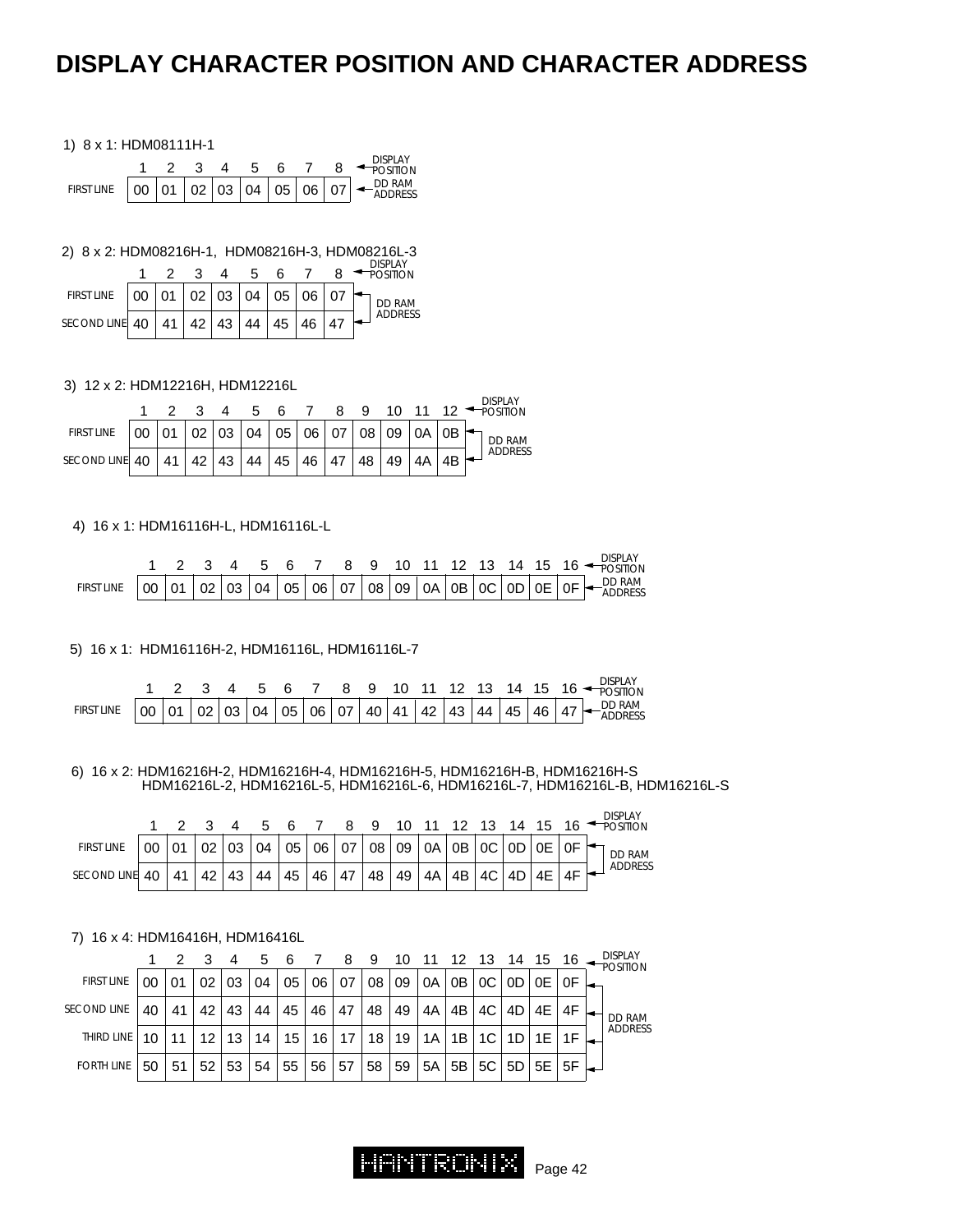#### 8) 20 x 2: HDM20216H-3, HDM20216H-L, HDM20216L, HDM20216L-L

|                   |    |    |    |    |    |    |    |          | ч  |    |             |                 | - 1 2                      | 14 | 15        |    |                 | 18 | 19 |    | <b>DISPLAY</b><br><b>POSITION</b> |
|-------------------|----|----|----|----|----|----|----|----------|----|----|-------------|-----------------|----------------------------|----|-----------|----|-----------------|----|----|----|-----------------------------------|
| <b>FIRST LINE</b> | 00 | 01 | 02 | 03 | 04 | 05 |    | 06 07 08 |    | 09 | OA OB OC OD |                 |                            |    | 0E        | 0F | 10 <sup>°</sup> | 11 | 12 | 12 | <b>DD RAM</b>                     |
| SECOND LINE 40    |    | 41 | 42 | 43 | 44 | 45 | 46 | 47       | 48 | 49 | 4A          | $\overline{AB}$ | $\parallel$ 4C $\parallel$ | 4D | <b>4E</b> | 4F | 50              | 51 | 52 | 53 | ADDRESS                           |

#### 9) 20 x 4: HDM20416H, HDM20416L

|                    |    |    |    |    |    |    |    |    | 9  |    |    |    |    | 14 | 15 | 16 |    | 18 | 19 | 20 | <b>DISPLAY</b><br><b>POSITION</b> |
|--------------------|----|----|----|----|----|----|----|----|----|----|----|----|----|----|----|----|----|----|----|----|-----------------------------------|
| <b>FIRST LINE</b>  |    | 01 | 02 | 03 | 04 | 05 | 06 | 07 | 08 | 09 | 0A | 0B | 0C | 0D | 0E | 0F | 10 | 11 | 12 | 13 |                                   |
| <b>SECOND LINE</b> | 40 | 41 | 42 | 43 | 44 | 45 | 46 | 47 | 48 | 49 | 4A | 4B | 4C | 4D | 4E | 4F | 50 | 51 | 52 | 53 | DD RAM                            |
| THIRD LINE         | 14 | 15 | 16 |    | 18 | 19 | 1A | 1B | 1C |    | 1E | 1F | 20 | 21 | 22 | 23 | 24 | 25 | 26 | 27 | <b>ADDRESS</b>                    |
| <b>FORTH LINE</b>  | 54 | 55 | 56 | 57 | 58 | 59 | 5A | 5B | 5C | 5D | 5E | 5F | 60 | 61 | 62 | 63 | 64 | 65 | 66 | 67 |                                   |

#### 10) 24 x 2: HDM24216H-2, HDM24216L-2

|                    |    |    |    |    |    |    |    |                   |    | ıо |     |    |    | 14           | 15 | 16   | 17              | 18 | 19                | 20 | 21 | -22 | 23.  |    | <b>DISPLAY</b><br><b>POSITION</b> |
|--------------------|----|----|----|----|----|----|----|-------------------|----|----|-----|----|----|--------------|----|------|-----------------|----|-------------------|----|----|-----|------|----|-----------------------------------|
| <b>FIRST LINE</b>  | 00 | 01 | 02 | 03 | 04 | 05 | 06 | ∣ 07 <sup>∣</sup> | 08 | 09 | .0A |    |    | OB   OC   OD | OE | 0F   | 10 <sup>1</sup> | 11 | $12 \overline{ }$ | 13 | 14 | 15  |      |    | DD RAM                            |
| <b>SECOND LINE</b> | 40 | 41 | 42 | 43 | 44 | 45 | 46 | 47                | 48 | 49 | 4A  | 4B | 4C | 4D           | 4E | . 4F | 50              | 51 | 52                | 53 | 54 | 55  | 56 ' | 57 | ADDRESS                           |

#### 11) 24 x 4: HDM24416H, HDM24416L

|                    |    |    |    |    | 1 2 3 4 5 6 |    |    |    |    |    |                 |               |
|--------------------|----|----|----|----|-------------|----|----|----|----|----|-----------------|---------------|
| FIRST LINE         | 00 | 01 | 02 | 03 | 04          | 05 | 06 | 14 | 15 | 16 | 17 <sup>1</sup> |               |
| <b>SECOND LINE</b> | 20 | 21 | 22 | 23 | 24          | 25 | 26 | 34 | 35 | 36 | 37              | <b>DD RAM</b> |
| THIRD LINE         | 40 | 41 | 42 | 43 | 44          | 45 | 46 | 54 | 55 | 56 | 57              | ADDRESS       |
| <b>FORTH LINE</b>  | 60 | 61 | 62 | 63 | 64          | 65 | 66 | 74 | 75 | 76 | 77              |               |

#### 12) 40 x 1: HDM40108H-2

|            |    |    |          |    |    |    |    |    |    | 10 |    |    |    | ıΔ  | 15 | ، ب | 38 | 39 | 40     | <b>DISPLAY</b><br><b>DSITION</b> |
|------------|----|----|----------|----|----|----|----|----|----|----|----|----|----|-----|----|-----|----|----|--------|----------------------------------|
| FIRST LINE | 00 | 01 | ററ<br>∪∠ | 03 | 04 | 05 | 06 | 07 | 08 | 09 | 0A | 0B | 0C | -0D | 0E | 24  | 25 | 26 | $\sim$ | <b>RAM</b><br>ADDRESS            |

#### 13) 40 x 2: HDM40216H-4, HDM40216L

|                   |    |    |                 |    | 5 R |    |       |          | - Q | 10 | 11      |           | ୀ ? | 14    | - 15 |    | 38 | 39 | 40     | <b>DISPLAY</b><br>POSITION |
|-------------------|----|----|-----------------|----|-----|----|-------|----------|-----|----|---------|-----------|-----|-------|------|----|----|----|--------|----------------------------|
| <b>FIRST LINE</b> | 00 | 01 | 02 <sub>1</sub> | 03 | 04  |    |       | 05 06 07 | 08  | 09 | 0A      | $OB$ $OC$ |     | OD OE |      | 24 | 25 | 26 | $\sim$ | <b>DD RAM</b>              |
| SECOND LINE 40    |    | 41 | 42              | 43 | 44  | 45 | $-46$ | 47       | 48  | 49 | $4A$ 4B |           | 4C  | .4D   | 4E   | 64 | 65 | 66 | 67     | ADDRESS                    |

#### 14) 40 x 4: HDM40416H-5, HDM40416L-4

|                    |    | $\overline{2}$ | - 3             | -4 | 5  | - 6 |    |    |    | 37 38 39 40 |    | <b>DISPLAY</b><br><b>POSITION</b> |
|--------------------|----|----------------|-----------------|----|----|-----|----|----|----|-------------|----|-----------------------------------|
| <b>FIRST LINE</b>  | 00 | 01             | 02              | 03 | 04 | 05  | 06 | 24 | 25 | 26          | 27 |                                   |
| <b>SECOND LINE</b> | 40 | 41             | 42              | 43 | 44 | 45  | 46 | 64 | 65 | 66          | 67 | DD RAM                            |
| THIRD LINE         | 00 | 01             | 02 <sub>1</sub> | 03 | 04 | 05  | 06 | 24 | 25 | 26          | 27 | ADDRESS                           |
| <b>FORTH LINE</b>  | 40 | 41             | 42              | 43 | 44 | 45  | 46 | 64 | 65 | 66          | 67 |                                   |

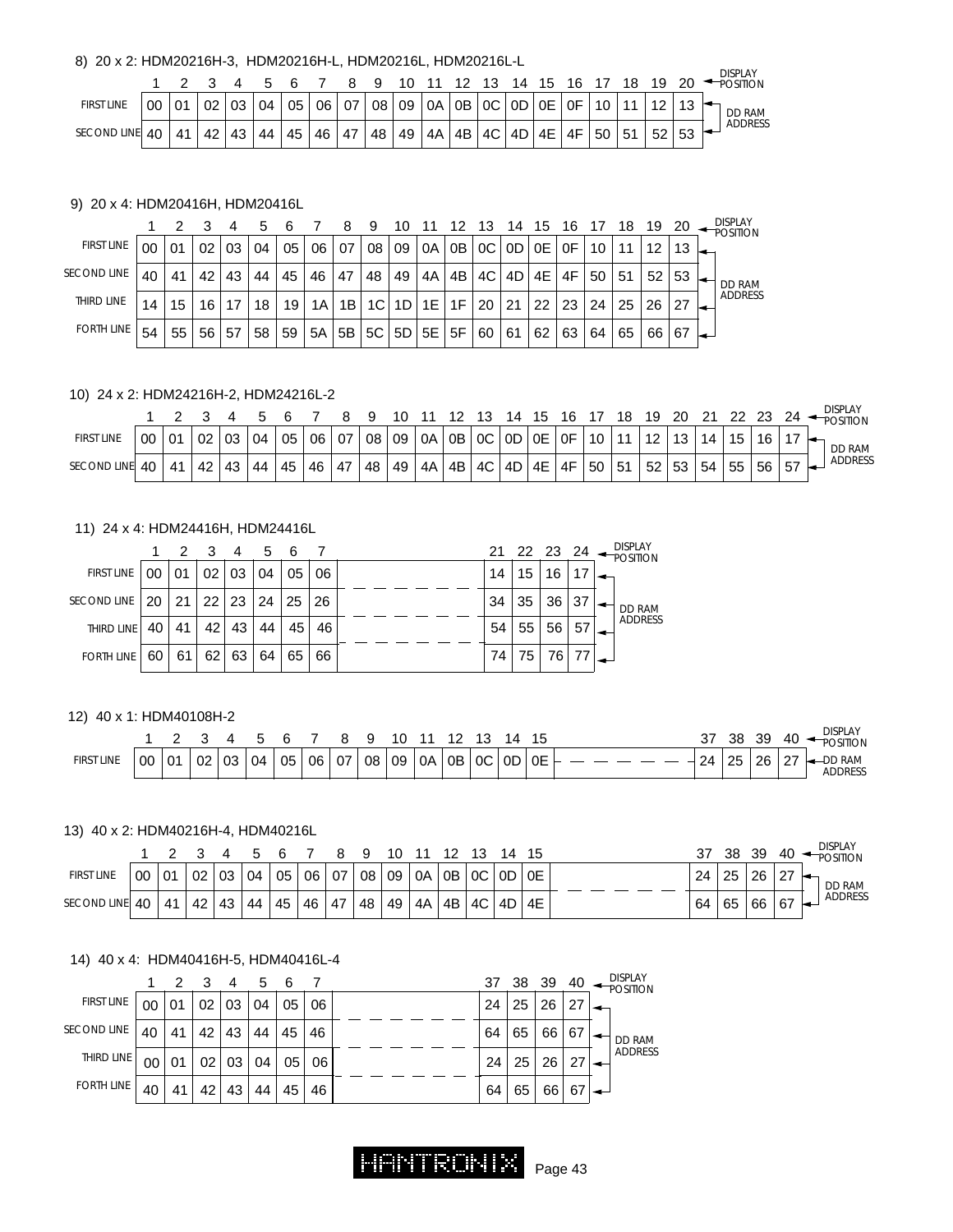### **PROCESSOR INTERFACING**





#### **TIMING CHARACTERISTICS**

| <b>ITEM</b>               | <b>SYMBOL</b>       | MAX. | MIN. | <b>UNIT</b> |
|---------------------------|---------------------|------|------|-------------|
| <b>ENABLE CYCLE TIME</b>  | $T_{\text{CYC}}$    |      | 500  | nS          |
| <b>ENABLE PULSE WIDTH</b> | $P_W$               |      | 230  | nS          |
| ENABLE RISE/FALL TIME     | $T_{FR}$ , $T_{FF}$ | 20   |      | nS          |
| RS, R/W SET UP TIME       | T <sub>AS</sub>     |      | 40   | nS          |
| DATA DELAY TIME           | <sup>I</sup> DDR    | 360  |      | nS          |
| DATA SETUP TIME           | <sup>I</sup> DSW    |      | 60   | nS          |
| <b>HOLD TIME</b>          | Тн                  |      | 10   | nS          |



#### **POWER SUPPLY EXAMPLES**





### **HANDLING LCD'S & LCD MODULES**

#### **CLEANING**

 $\bullet$  Wipe gently with cotton or soft material soaked in petroleum benzine.

 $\bullet$  Do not use acetone, toluene, ethanol or isopropyl alcohol.

• Contact with water for a long period of time may damage the display.

#### **SAFETY**

 $\bullet$  The toxicity of liquid crystal fluid is very low, but wash it off immediately with soap and water if fluid touches the skin or clothing.

#### **HANDLING**

- $\bullet$  Do not touch display area with bare hands.
- $\bullet$  Do not touch exposed polarizer with hard objects.
- $\bullet$  Do not expose the CMOS IC's to static electricity.
- Avoid exposing the module to excessive shock or pressure.
- $\bullet$  Do not allow the storage temperature to exceed the specified range.

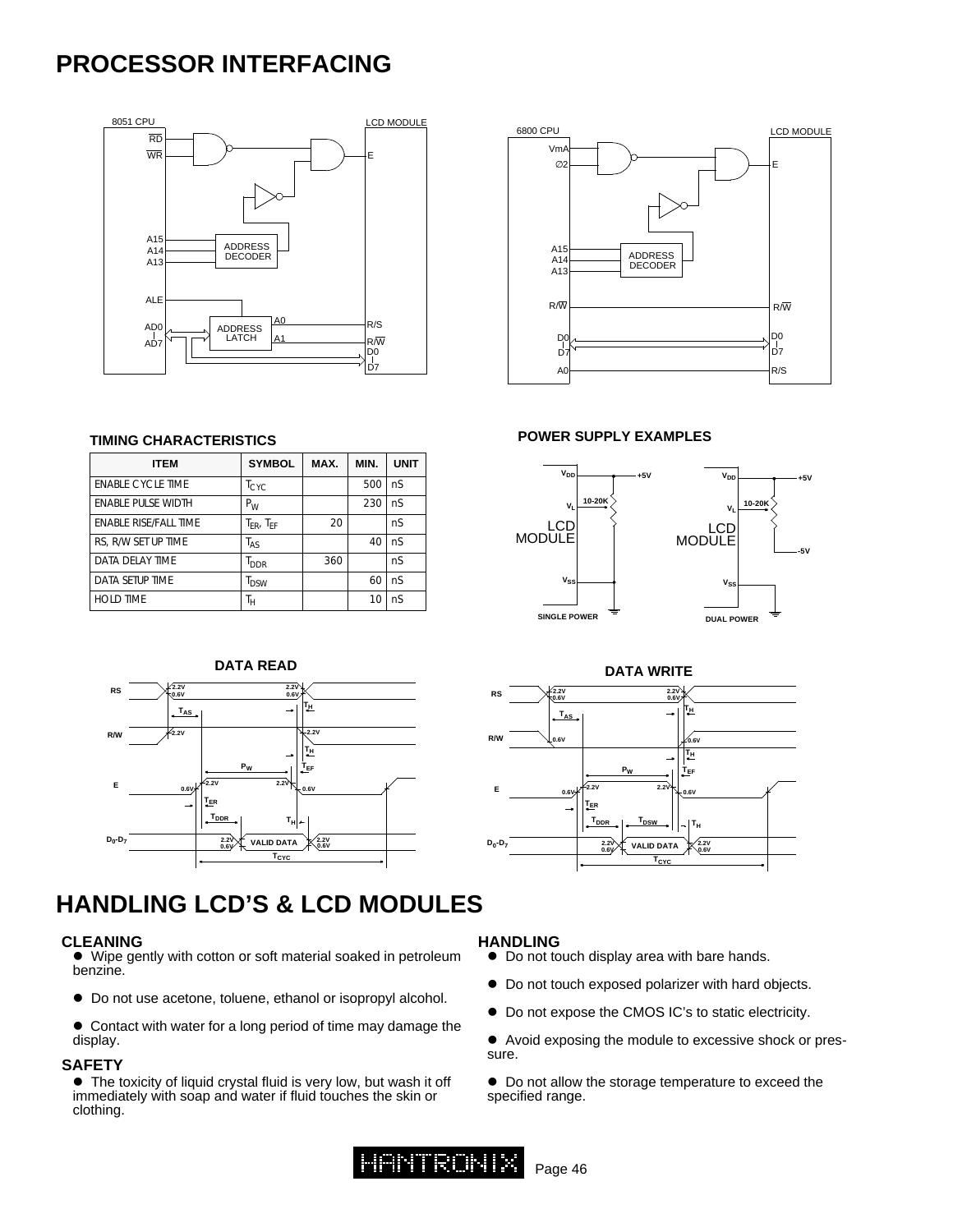# **RELIABILITY DATA**

#### **SUMMARY: LIFETIME AND ENVIORNMENTAL TESTS SUMMARY: LIFE EXPECTANCY**

| <b>TEST ITEMS</b>                               | <b>TEST CONDITIONS</b>                                                                                                     | <b>TEST TIME</b>                        | <b>NUMBR</b><br>OF UNITS<br><b>TESTED</b> | <b>FAILURE</b><br><b>RATE (%)</b> |
|-------------------------------------------------|----------------------------------------------------------------------------------------------------------------------------|-----------------------------------------|-------------------------------------------|-----------------------------------|
| <b>TEMPERATURE LIFETIME</b>                     | 60°C, 5V, 32hZ<br>30°C, 5V, 32hZ                                                                                           | 7.000hr<br>7.000hr                      | 50<br>50                                  | $\theta$<br>$\Omega$              |
| <b>HIGH TEMPERATURE</b>                         | $70^{\circ}$ C<br>$95^{\circ}$ C<br>$60^{\circ}$ C                                                                         | 1.000hr<br>100 <sub>hr</sub><br>5.000hr | 300<br>300<br>300                         | $\Omega$<br>$\Omega$<br>$\Omega$  |
| <b>LOW TEMPERATURE</b>                          | $-40^{\circ}$ C<br>$-30^{\circ}$ C                                                                                         | 100 <sub>hr</sub><br>1.000hr            | 300<br>300                                | $\Omega$<br>$\Omega$              |
| HIGH TEMPERATURE AND HUMID-<br><b>ITY</b>       | 70°C, 95%RH<br>40°C, 95%RH                                                                                                 | 100 <sub>hr</sub><br>500hr              | 300<br>300                                | $\theta$<br>$\mathbf{0}$          |
| TEMPERATURE AND HUMIDITY<br><b>CYCLE</b>        | .5 <sub>hr</sub><br>.5 <sub>hr</sub><br>.5 <sub>hr</sub><br>$70^{\circ}$ C<br>.5 <sub>hr</sub><br>95%RH<br>$-20^{\circ}$ C | 25 CYCLES                               | 50                                        | $\Omega$                          |
| POLARIZER AND REFLECTOR RELI-<br><b>ABILITY</b> | $70^{\circ}$ C. DRY<br>90°C, DRY                                                                                           | 1.000hr<br>100 <sub>hr</sub>            | 300<br>300                                | $\Omega$<br>$\Omega$              |
| <b>ULTRAVIOLET LIGHT</b>                        | <b>OUTDOOR EXPOSURE</b>                                                                                                    | 5,000hr                                 | 50                                        | $\theta$                          |
| <b>HEAT SHOCK</b>                               | .5 <sub>hr</sub><br>$70^{\circ}$ C<br>.5 <sub>hr</sub><br>$-20^{\circ}$ C                                                  | 25 CYCLES                               | 50                                        | $\Omega$                          |
| <b>VIBRATION</b>                                | 10 - 50Hz, 1g, X, YX, Z DIRECTIONS<br>51 - 300Hz, 0.5g, X, Y, Z DIREC-<br><b>TIONS</b>                                     | 1hr                                     | 50                                        | $\Omega$                          |
| <b>MECHANICAL</b>                               | $50g$ 15ms $\pm$ X, Y, Z                                                                                                   | <b>3 TIMES EACH</b>                     | 50                                        | $\theta$                          |

| <b>COMPONENT</b>                            | <b>TYPICAL LIFETIME</b>                 |
|---------------------------------------------|-----------------------------------------|
| <b>LCD DISPLAY</b><br>(GLASS ASSEM-<br>BLY) | 50,000hr (5.7yr)                        |
| <b>LCD ELECTRONICS</b>                      | 100,000hr (12yr) min                    |
| EL BACK LIGHT                               | 5,000hr $(7 \text{mo})$ <sup>1, 2</sup> |
| <b>CCFL BACK LIGHT</b>                      | 15,000hr $(20mo)^2$                     |
| <b>LED BACKLIGHT</b>                        | 100,000hr (12yr) min                    |

#### NOTES:

1. It is recommended that the product be designed so that the EL back light is not left on continuously. This will greatly extend the lifo of the back light element.

2. Usable lifetime of the back light is reached when the light output reaches 50% of the original brightness.

### **POWER SUPPLY SEQUENCING (Graphics Modules Only)**

The power supply voltages should be sequenced according to the following timing diagram. This will insure that the internal electronics have time to begin operation before the negative voltage is applied. The sequence of events should be as follows: Apply V<sub>DD</sub> first. When V<sub>DD</sub> is stable at 5v, apply the input signals and then apply V<sub>L</sub>/V<sub>EE</sub>. The shut down sequence is exactly the opposite. *Failure to follow this procedure may result in permanent damage to the LCD fluid or to the CMOS electronics on the module.*



#### **NOTICE:**

Specifications in this catalog are subject to change without notice. Some mechanical specifications may vary slightly from those listed in this catalog due to changes and improvements made to the product. The most current specifications are maintained on our Web site at: **www.hantronix.com**.